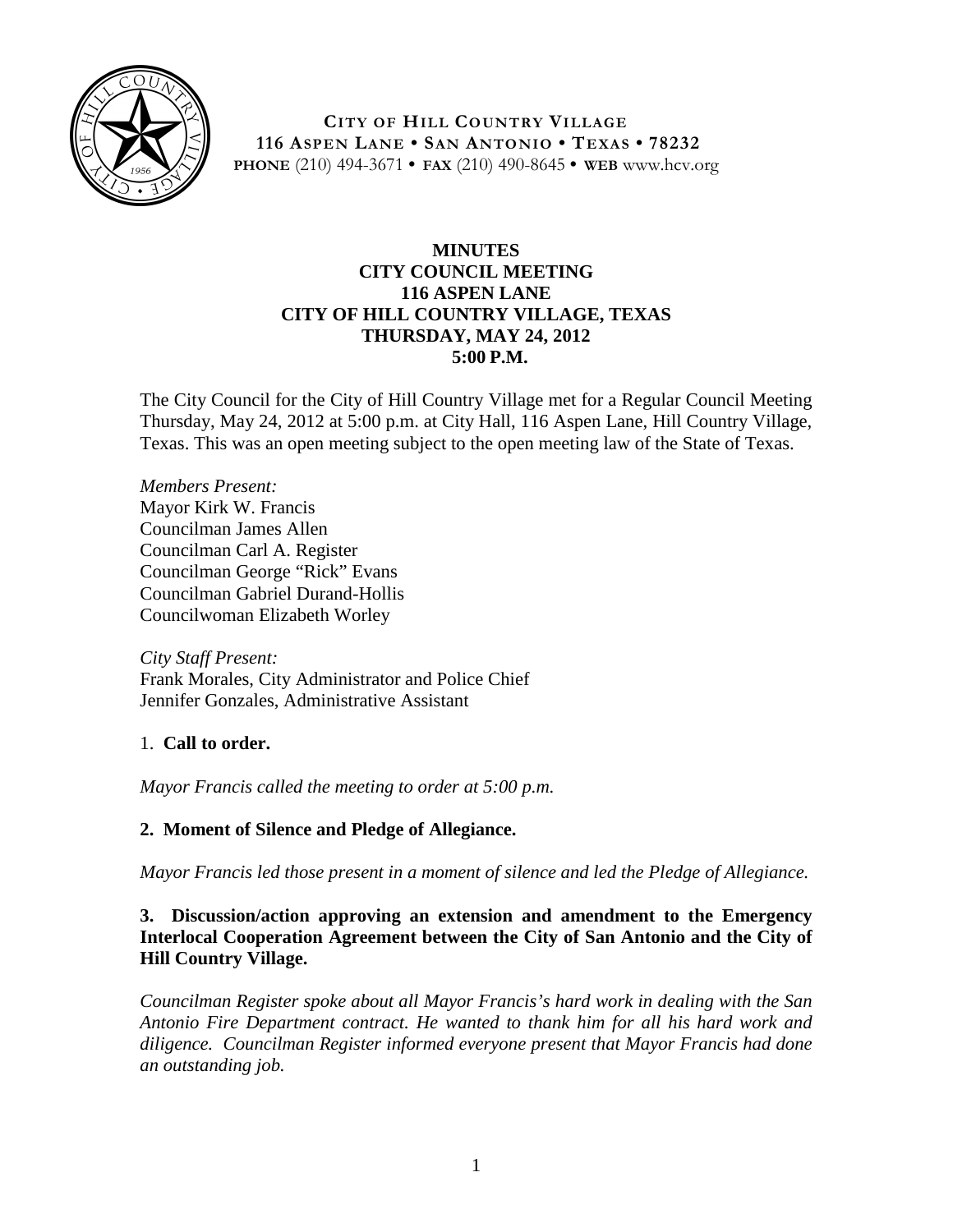*Councilman Evans moved to approve an extension and amendment to the Emergency Interlocal Cooperation Agreement between the City of San Antonio and the City of Hill Country Village, seconded by Councilman Register. Motion passed unanimously.*

**4. A presentation, discussion, and appropriate action regarding the following items, related to the May 12, 2012 Municipal Election which was cancelled per ordinance 1088, dated March 22, 2012.**

- a. Issuing a Certificate of Election
- b. Administering Statement of Elected Officer
- c. Administering Oath of Office
- d. Appointment of Mayor Pro-Tempore.

*Mayor Francis swore in Councilman Evans and Councilman Durand-Hollis.*

*Councilman Durand-Hollis immediately assumed duties as the new Mayor for the City of Hill Country Village*

*Mayor Durand-Hollis recognized Mayor Francis for his many years of service on the city council and presented him with a plaque.*

*Councilman Evans made a motion to appoint Councilman Register as Mayor Pro-Tempore, seconded by Councilman Allen. Motion passed unanimously.*

#### CONSENT AGENDA:

*The following items are of a routine or administrative nature. The City Council has been furnished with background and support material on each item, and/or it has been discussed in a previous meeting. All items can be acted upon by one vote without being discussed separately, unless requested by a Council Member or a citizen, in which event the item or items will immediately be withdrawn for individual consideration in their normal sequence after the items not requiring separate discussion have been acted upon. The remaining items will be adopted by one motion and vote of the City Council.*

**5. Discussion/action on approval of the minutes of the Regular Council Meeting of March 22, 2012.**

**6. Discussion/action on approving the police department to sell two police vehicles to the City of Somerset, Texas.**

**7. Discussion/action on approving the police department to purchase two new police vehicles.**

*Councilman Register moved to approve the consent agenda, seconded by Councilman Evans. Motion passed unanimously.*

INDIVIDUAL ITEMS FOR CONSIDERATION: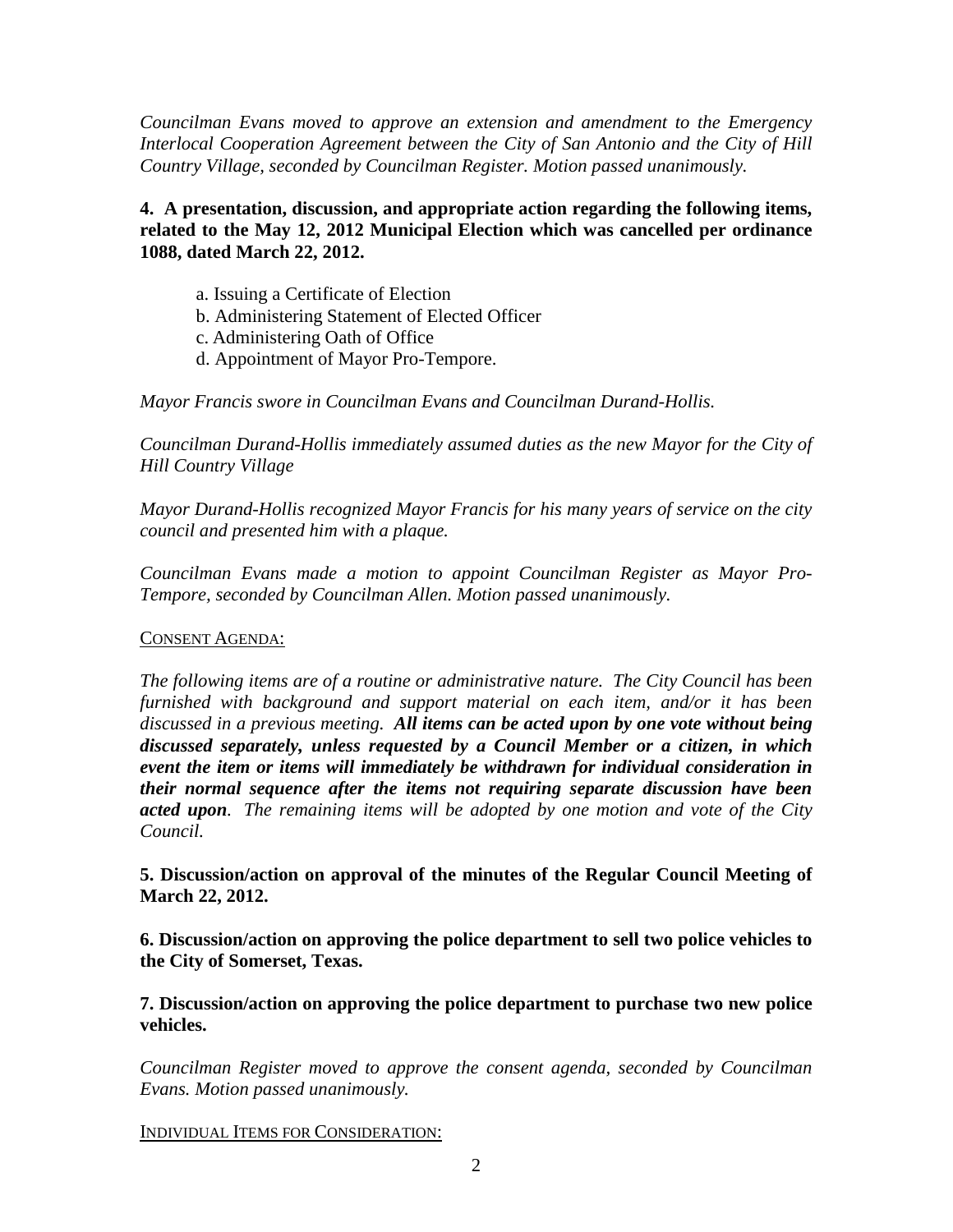#### **8. Citizens to be heard.**

*At this time, citizens who have filled out a registration form prior to the start of the meeting may speak on any topic they wish to bring to the attention of the governing body so long as that topic is not on the agenda for this meeting. Citizens may speak on specific agenda items when that item is called for discussion. During the Citizens to be Heard section no council action may take place and no council discussion or response is required to the speaker. A time limit of two minutes per speaker is permitted; the council may extend this time at their discretion.*

*Ms. Sharon Pamerleau introduced herself and informed everyone present that she is running for Bexar County Sheriff. Ms. Pamerleau spoke about her service and qualifications as a Major General in the United States Air Force and Senior Vice President of USAA.* 

*Ms. Mesa, 225 Crest Trail signed up to speak on agenda item #19, however, related she would wait until that agenda item came up.*

*Mr. Marceau, 215 Tomahawk Trail signed up to Item #16, but related he would have to leave, but would return.*

*Ms. Mabry, 217 Crest Trail related she would like to have an ordinance place so that commercial businesses had to be mowed. Ms. Mabry further related that a new business located known as Juicer Heroes has goats living on the property. Her third concern was that Discount Tire Co., has a sign in the right of way and that it blocks her view as she leaves the city at the intersection of Paso Del Norte and U.S. 281 North.*

*Mr. Japhet, 229 Crest Trail presented pictures of two dumpsters that are located at Hill Country Plaza. He related that he believed the dumpsters needed to be in a fenced in wall with gates out of the public's view.*

**9. Discussion/action on approving a resolution for the City of Hill Country Village to participate in the Housing and Urban Development (HUD) Community Development Block Grant (CDBG) and HOME Programs for the Fiscal Years 2013, 2014 and 2015.**

*Mr. Andrew Alva and Ms. Alma Perez were present and spoke about the Community Development Block Grant. They related they have had the grant since 1986. Mr. Alva*  related that in order to qualify for the grant they needed 200,000 residents of *unincorporated Bexar County along with residents from neighboring municipalities. Currently the unincorporated areas of Bexar County consist of 140,000 – 160,000. Ms. Perez related qualification for this grant comes up every three years.*

*Councilwoman Worley made a motion to approve a resolution for the City of Hill Country Village to participate in the Housing and Urban Development (HUD) Community Development Block Grant (CDBG) and Home Programs for the Fiscal Years*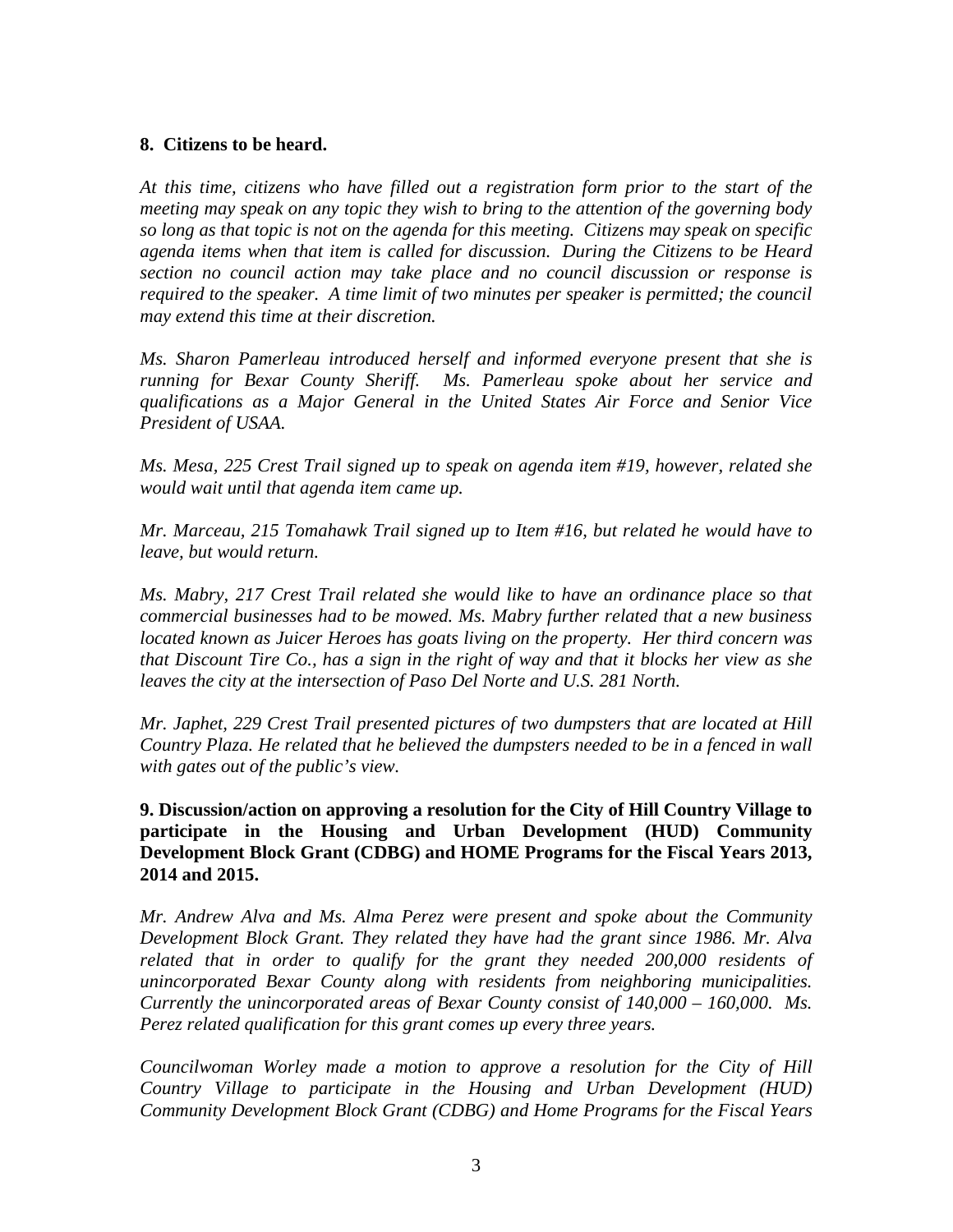*2013, 2014 and 2015. The motion was not seconded therefore the motion died for a lack of second.*

#### **10. Discussion on the termination of the Community Infrastructure and Economic Development (CIED) Fund Program.**

*City Administrator Morales spoke about the CIED fund and related CPS had terminated the program. He also related there was no further action the city would have to take.*

### **11. Discussion/action regarding the March 31, 2011 and April 30, 2012 financial statements.**

*Councilman Register informed everyone the city was financially doing fine.. He also suggested that the city council should have a work shop to discuss future plans for the cities reserve fund.*

*Councilman Register made a motion to accept the March 31, 2012 and the April 30, 2012 financial statements, seconded by Councilman Allen. Motion passed unanimously.*

### **12. Discussion/action regarding a budgetary transfer from reserves to budget line item fuel in the police budget for \$3,000.**

*Councilman Register made a motion to approve a budgetary transfer from reserves to the budget line item fuel in the police budget for \$3,000, seconded by Councilman Evans. Motion passed unanimously.*

### **13. Discussion/action regarding a budgetary transfer from reserves to budget line item vehicle maintenance in the police budget for \$3,000.**

*Councilman Evans made a motion to approve a budgetary transfer from reserves to the budget line item vehicle maintenance in the police budget for \$3,000, seconded by Councilman Register. Motion passed unanimously.*

## **14. Discussion regarding the Fiscal Year 2011 – 2012 budget.**

*Chief Morales related the biggest change to the budget was his salary taken out of the administration department and moved to the police department. Not much else was changing for the exception of an increase in training and some small line items. As always sales tax must be watched very closely.*

#### **15. Discussion on the City of Hill Country Village certified Fire Inspectors.**

*Chief Morales informed everyone that we had two HCV police officers that attended the state certified fire inspector school. Officer Aldridge and Officer Paez have taken the required classes and state test. They are currently certified fire inspectors and conduct their inspections during the daily duties.*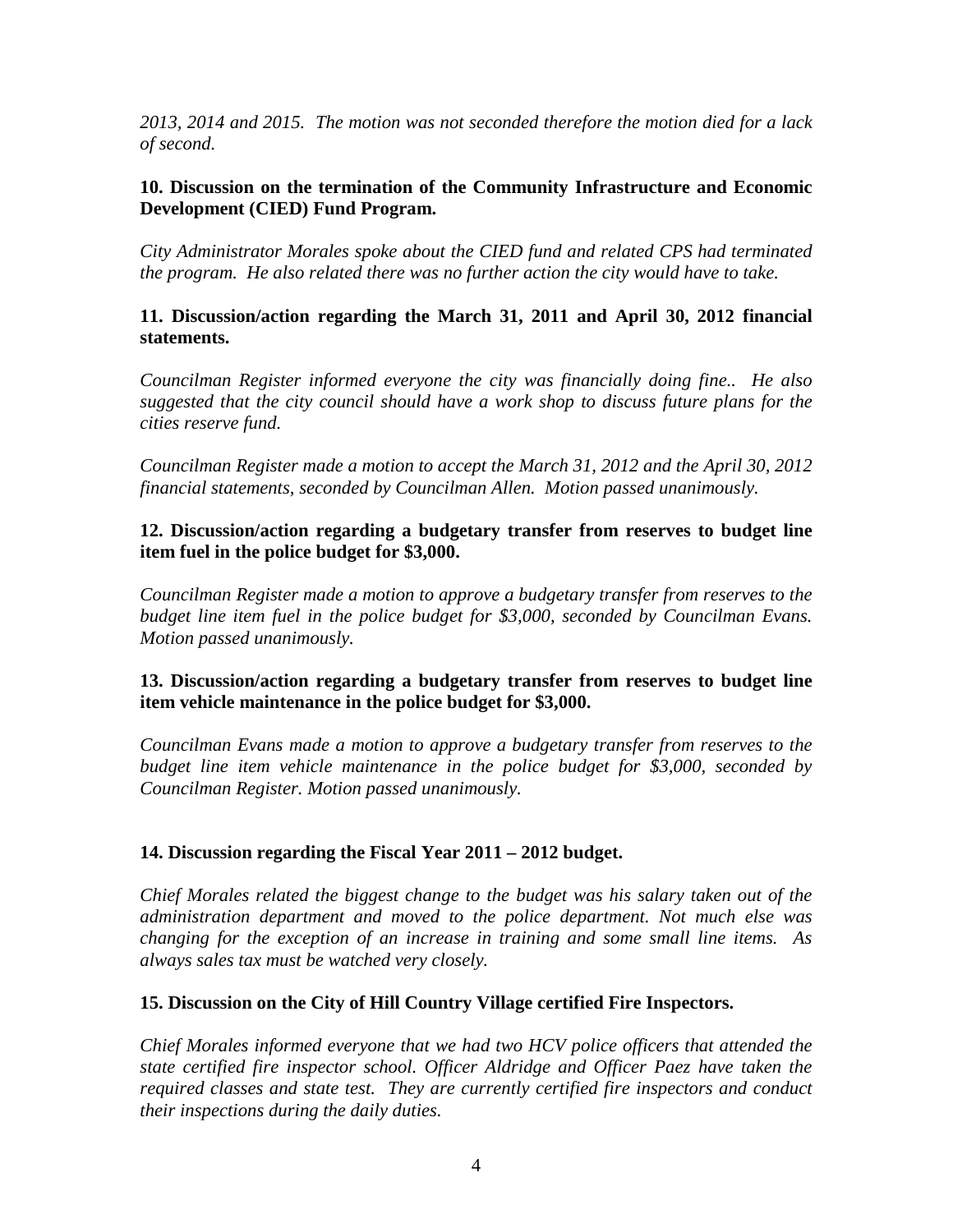### **16. Discussion on the placement of a stop sign facing North at the intersection of Tomahawk Trail and Pontiac Lane.**

*City Administrator Morales wanted to clarify that the placement of the stop sign will be for westbound traffic on Tomahawk Trail where it intersects with Pontiac Lane.*

*Councilman Register informed the council that he has driven around that area and he has seen speeders and believes we need a stop sign at that location.*

*Councilman Evans related he agrees with Councilman Register.* 

*Mr. Steve Marceau, 215 Tomahawk trail related he had multiple signatures from residents that live in the immediate affected area wanting a stop sign at that location.*

*Mayor Durand-Hollis directed city staff to place this item on the July26, 2012 agenda for discussion and action.*

## **17. Discussion on the city's easement, right of way and parking in the right of way.**

*Councilman Register asked if someone could tell him what some of the specific issues were on this matter.*

*Councilman Evans related he has received complaints about people parking in the right of way and people leaving trash in the right of way. He also mentioned that violations of our city ordinances should be handled by the police department.*

## **18. Discussion on the placement of a stop sign facing South at the intersection of Hidden View and Axis Trail.**

*Councilman Allen related he continues to see vehicles speeding through this intersection and wants a temporary stop sign put up. He also mentioned that this is a Northeast Independent School bus stop and a lot of children wait for buses there. He would like this item put on the July Agenda.*

## **19. Discussion on dumpsters and a fence at Hill Country Plaza Shopping Center.**

*Mr. Chuck Japhet spoke in regards to two dumpsters located at the Hill Country Plaza Shopping Center. He said that there has been numerous times where unknown people have left old carpet and several pallets outside of the dumpsters. He felt if the dumpsters should be in an enclosed area. He also felt if they were to be moved to another location they would be a little harder to see and maybe people wouldn't drive by and leave junk outside the containers. He believes this situation has gotten better, but there are still problems.* 

#### **20. Communications with the Mayor.**